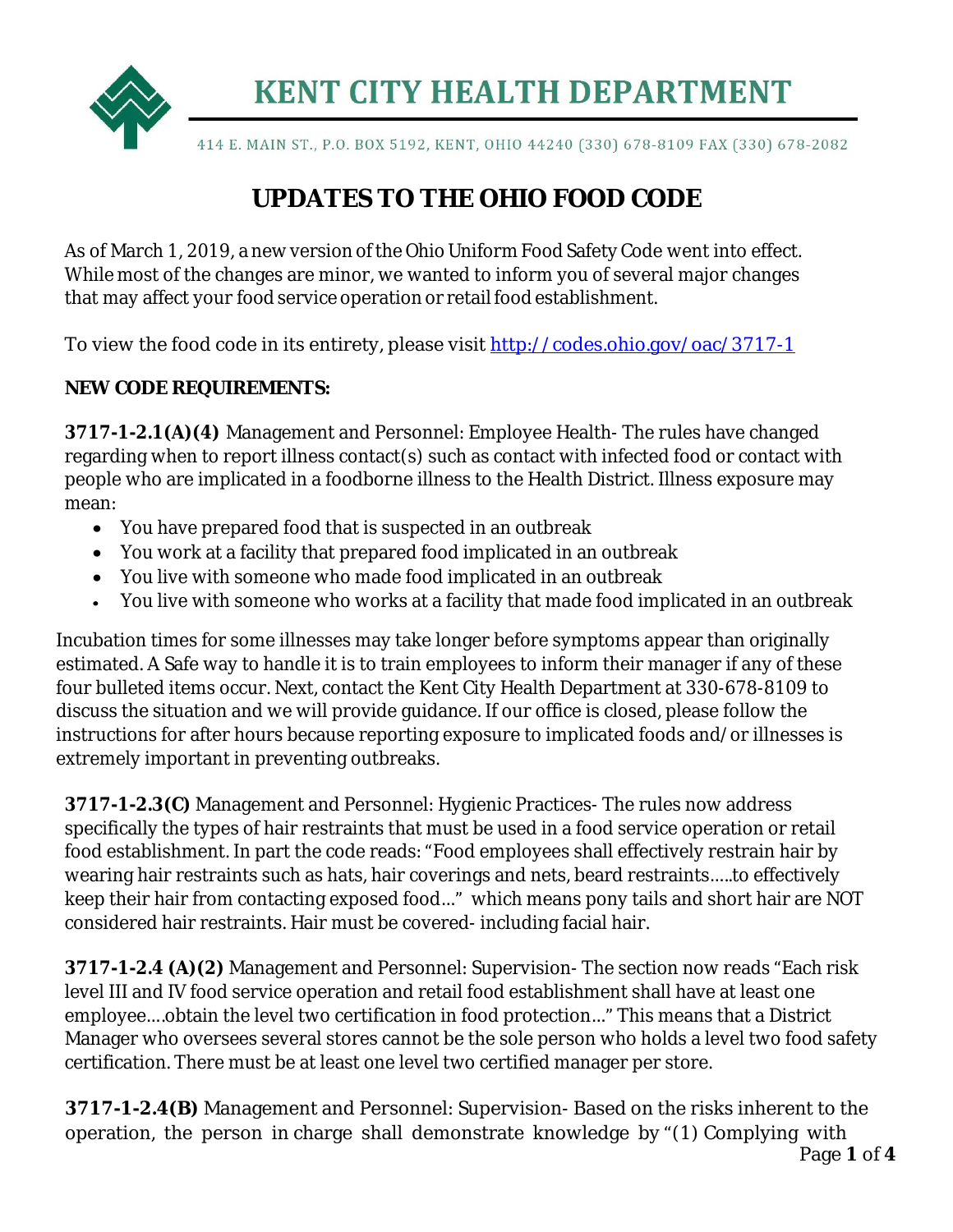this Chapter by having no critical violations during the current inspection AND (2) Responding correctly to the sanitarian's questions as they relate to the specific food service operation or retail food establishment." The code no longer counts food safety certification as a means to meet this requirement. This is meant to move operations further toward active managerial control. If there are any critical violations noted, this section will automatically be marked out of compliance.

**3717-1-2.4(C)(9)** Management and Personnel: Supervision- Added to require that the Person In Charge ensure that employees are properly maintaining the temperature of TCS foods through daily oversight of the employees' routine monitoring of food temperatures. Active managerial control is the key to meeting this requirement.

**3717-1-2.4 (C)17** Now reads, "The food service operation or retail food establishment has written procedures for employees to follow when responding to vomiting or diarrheal events that involve discharge onto surfaces in the food service operation or retail food establishment. The procedures shall address the specific actions employees must take to minimize the spread of contamination and the exposure of employees, consumers, food, and surfaces to vomitus or fecal matter." Either a written policy with corresponding supplies or a body fluid clean-up kit with written instructions must be present.

**3717-1-03.2 (K)(2)** Food: Protection from Contamination after Receiving-Addresses how scoops and utensils can be stored inside of bulk containers of non-TCS foods (i.e. flour, sugar or cinnamon). It states that as long as these foods are going to be thoroughly cooked, the utensil may be stored in the product. However, if the product will be used on ready to eat food such as cinnamon sprinkled onto a cake without cooking, the scoop handle must be up and out of the product and the product must remain covered.

**[3717-1-3.2\(N\)\(4\)](http://codes.ohio.gov/oac/3717-1)** Food: Protection from Contamination after Receiving- **Latex gloves will be prohibited from use in any food service operation or retail food establishment.** Many people suffer from latex allergies. Please find a way to dispose of your current latex gloves properly.

**3717-1-04** Equipment, Utensils and Linens: Materials for Construction and Repair- There have been some changes that permit the use of wooden storage crates for foods that are delivered in them, such as produce and nuts, and also the use of properly treated wood containers if the preservative meets the requirements specified in the Code of Federal Regulations.

**[3717-1-4.2\(J\)](http://codes.ohio.gov/oac/3717-1)** Equipment, Utensils and Linens: Numbers and Capacities- A section has been added that requires the operator have sanitizers and cleaning agents available and accessible onsite during all hours of operation.

**[3717-1-5.3\(C\)\(1\)](http://codes.ohio.gov/oac/3717-1)** Water, Plumbing, and Waste: Sewage, Other Liquid Waste, and Rainwater- This section has been added to align with the Ohio Plumbing Code. A drain originating from equipment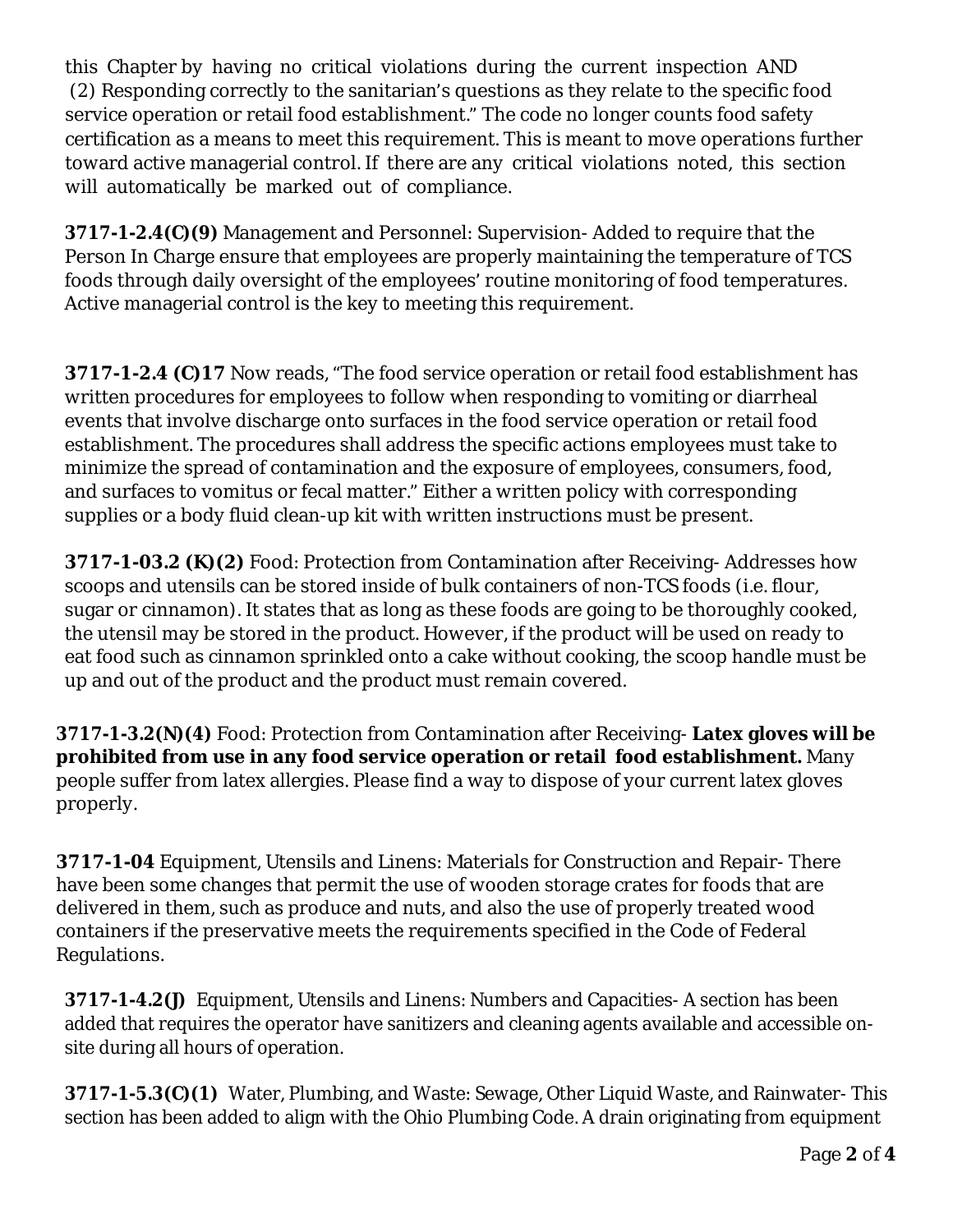in which food, portable equipment or utensils are placed shall have an indirect drain. This includes 3-compartment sinks.

**3717-1-07.1 (B)** Poisonous or Toxic Materials: Operational Supplies and Applications- It is specified that pesticides cannot be applied by anyone other than a licensed pest control operator. This includes household sprays and gels purchased over the counter in retail settings.

**[3717-1-8.4](http://codes.ohio.gov/oac/3717-1)** Special Requirements: Acidified White Rice Preparation Criteria- Acidified white rice MUST now have a targeted pH of 4.1, but may not exceed a pH of 4.3.

**3717-1-08.5** Dogs in outdoor dining areas of food service operations and retail food establishments.

(A) As used in this rule, "outdoor dining area" means an area adjacent to a food service operation or retail food establishment that is located outdoors and is designated for service and/or consumption of food, including an "outdoor patio" as defined in section 3794.01 of the Revised Code.

(B) A food service operation or retail food establishment may allow dogs in an outdoor dining area of the food service operation or retail food establishment. If the dog is a service animal as defined in rule 3717-1-01 (B) of the Administrative Code, no food service operation or retail food establishment shall refuse to allow the dog in the outdoor dining area unless such refusal is authorized under federal and state laws governing service animals.

(C) A food service operation or retail food establishment that allows dogs in an outdoor dining area shall:

(1) Conspicuously post signs near all entrances to the food service operation or retail food establishment and all entrances to the outdoor dining area that contain at least the following:

(a) Notification that the food service operation or retail food establishment allows dogs in outdoor dining areas; and

(b) Notification that dogs shall access the outdoor dining area only through an outdoor entrance.

(2) Provide an outdoor entrance into the outdoor dining area and prohibit dogs from entering the outdoor dining area through any indoor areas of the food service operation or retail food establishment;

(3) Prohibit employees of the food service operation or retail food establishment from intentionally contacting dogs while working;

(4) Prohibit dogs from being within five feet of areas located in an outdoor dining area of a food service operation or retail food establishment that are used for food preparation or for storage of food, equipment, utensils, single use items and single use articles;

(5) Prohibit dogs from sitting, standing, or lying on chairs, seats, benches, countertops, tables and other furnishings in the outdoor dining area;

(6) Have cleaning supplies and materials readily available to clean up dog hair, feces, urine, vomit and other debris; and

(7) Adopt a written policy that contains at least the following: